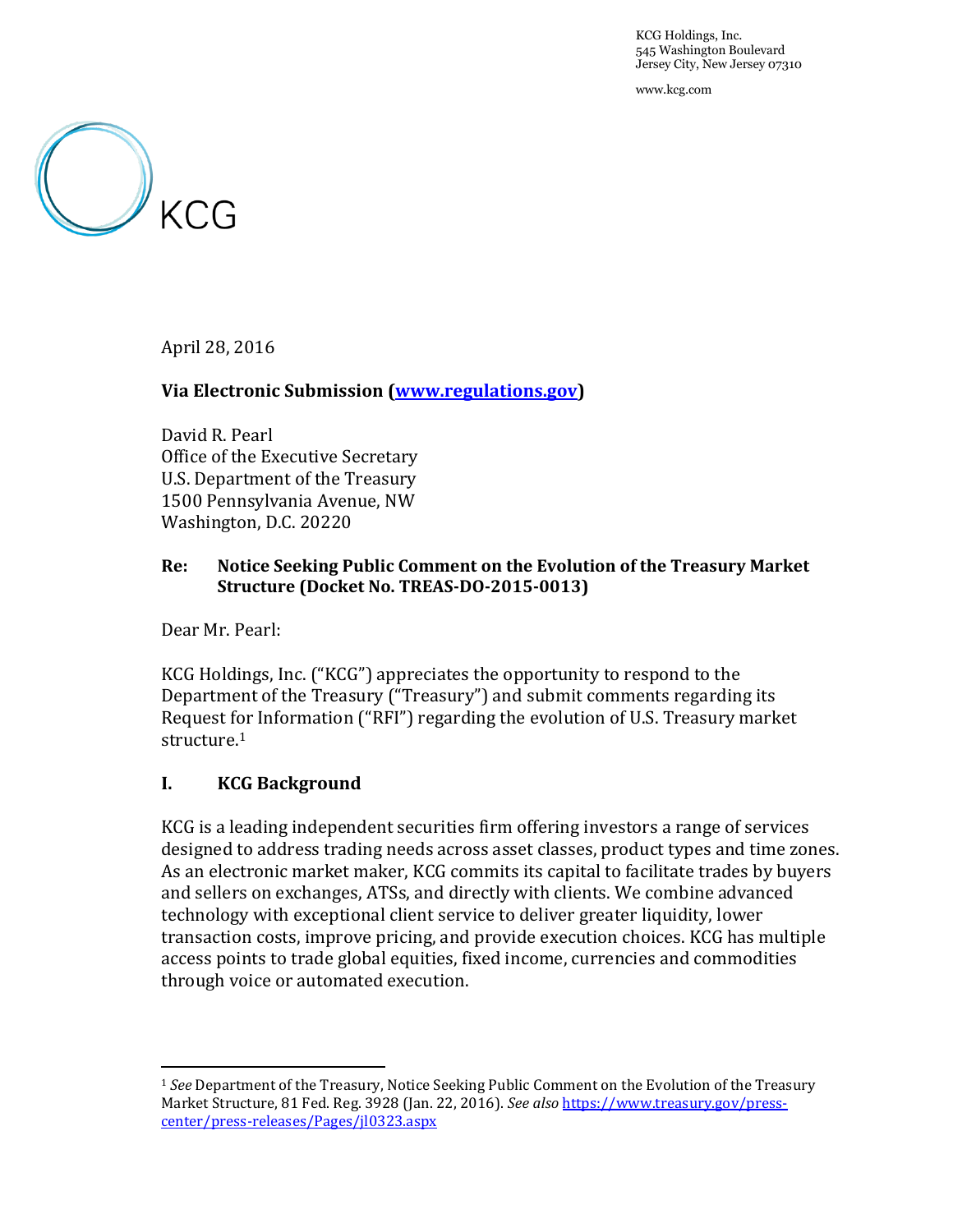

l

KCG is an active U.S. Treasury market participant. We have participated in the Treasury market since 2004, primarily as a market maker in on-the-run securities on electronic central limit order book ("CLOB") platforms, and more recently as a bilateral provider of liquidity in the wholesale space. As a result, we have a strong interest in ensuring and maintaining the confidence of investors and market participants in the integrity, liquidity and efficiency of the U.S. Treasury market.

# **II. Discussion**

**A Well-Functioning U.S. Treasury Market is Essential.** As noted in the RFI, the U.S. Treasury market is the deepest and most liquid market in the world. These characteristics are extremely important as the U.S. Treasury market serves several critical functions, including: supplying a source of low cost financing to the U.S. government; providing traders with a reliable interest rate benchmark; giving market participants a reliable vehicle to transfer substantial interest rate risk; and supporting the ability of the Federal Reserve to implement U.S. monetary policy. Trading in the U.S. Treasury market impacts many other markets and economies and it is widely considered the most important market in the world for price discovery. In short, as a crucial component of our financial market infrastructure, it is essential that the U.S. Treasury market remain a well-functioning, stable and efficient market.

**The October 2014 U.S. Treasury Market Dislocation Remains Unexplained but the Event Revealed Significant Market Structure Concerns.** On October 15, 2014, trading in the U.S. Treasury market abruptly experienced significant and unexplained volatility, particularly during a 12-minute "event window" beginning at 9:33am eastern time. U.S. Treasury securities, futures, and other closely related financial markets experienced unusually high volatility and liquidity conditions became severely strained. As noted by regulators in a Joint Staff Report that examined the October 15 dislocation (the "JSR"), "[f]or such significant volatility and a large roundtrip in prices to occur in so short a time with no obvious catalyst is unprecedented in the recent history of the Treasury market."<sup>2</sup> Although intensive study by regulators,

<sup>2</sup> *See* Joint Staff Report: The U.S. Treasury Market on October 15, 2014 (July 13, 2015) published by the staffs of the U.S. Department of the Treasury, Board of Governors of the Federal Reserve System, Federal Reserve Bank of New York, U.S. Securities and Exchange Commission, U.S. Commodity Futures Trading Commission at 1. *See also* [https://www.treasury.gov/press-center/press](https://www.treasury.gov/press-center/press-releases/Pages/jl0106.aspx)[releases/Pages/jl0106.aspx.](https://www.treasury.gov/press-center/press-releases/Pages/jl0106.aspx)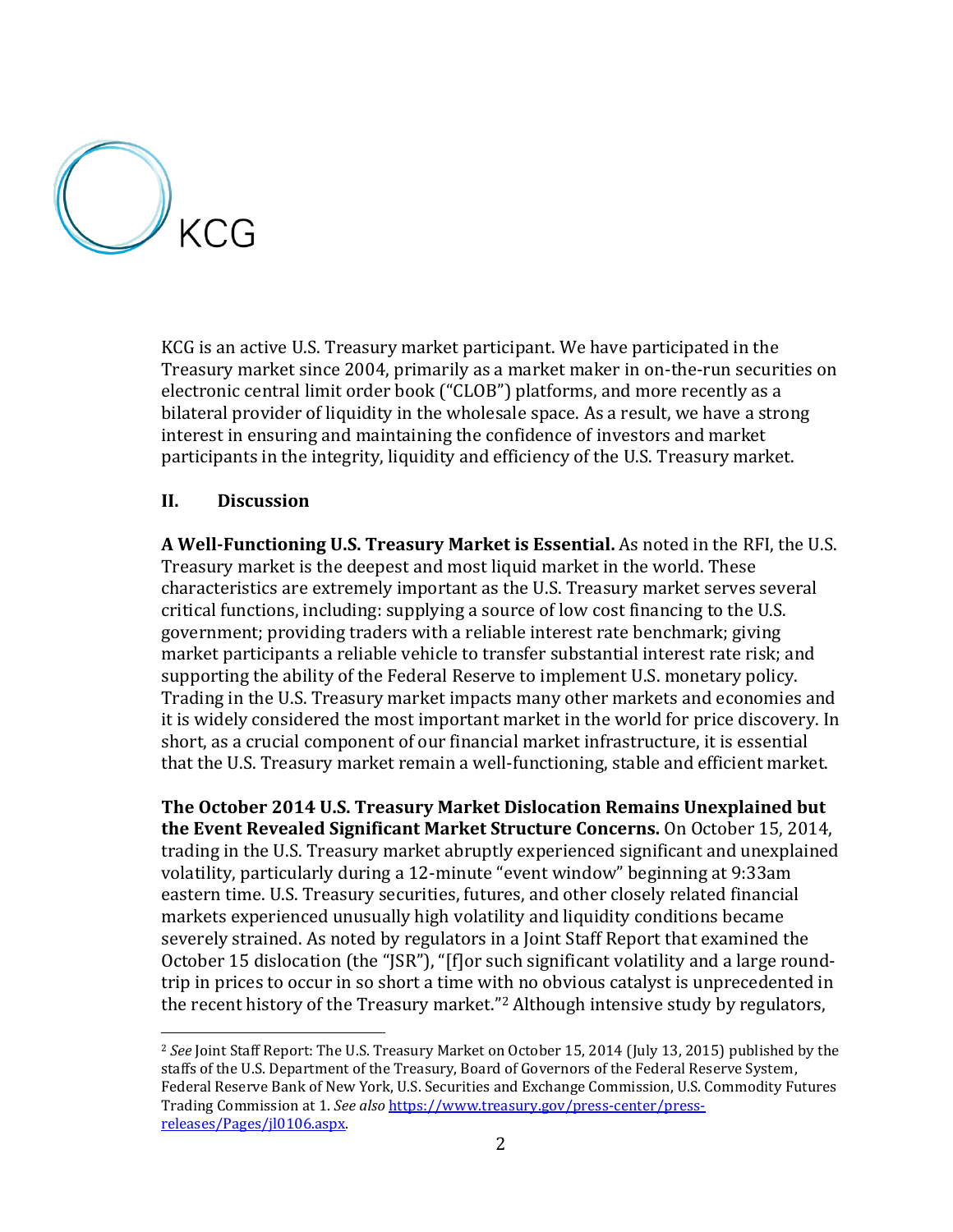

academics, and market participants of the possible cause(s) of the extreme volatility experienced on October 15 has not identified an obvious catalyst, it has shed light on market structure concerns and forced policy makers to question the efficiency of price formation in the U.S. Treasury market.

One potential reason the volatility of October 15 remains unexplained is that the U.S. Treasury market lacks transparency—both pre-trade and post-trade. In large measure, the Treasury market is opaque to regulators and many market participants, thereby making the reconstruction of the events surrounding the October 15 dislocation nearly impossible.

The opaqueness of the U.S. Treasury market presents additional ramifications beyond market event reconstruction and analysis. This lack of transparency provides a handful of incumbent participants with a tremendous informational advantage by creating a significant barrier for new entrants and stifling competition. These attributes of the U.S. Treasury market structure – opaqueness and competitive advantages for certain participants - need to change immediately. *The key to making meaningful improvements to the U.S. Treasury market is providing regulators and market participants with greater pre-trade and post-trade transparency. The U.S. Treasury market is the most important market in the world for price discovery and yet there is no real-time price discovery in the U.S. Treasury market. This needs to change. We must redesign the structure of the U.S. Treasury market to create transparency so it provides benefits to all stakeholders. By doing so, risk transference can occur more efficiently, which will create a more reliable, stable, and efficient market.* 

Regulators are right to question the efficiency of price formation in the U.S. Treasury market and to consider possible reforms to market structure. KCG believes it is imperative for market structure to evolve in order to avoid or mitigate future inexplicable dislocations and instability in the U.S. Treasury market similar to what was experienced on October 15, 2014.

**The U.S. Treasury Market Trading is Bifurcated and Needs to Evolve.** As noted in the JSR, Treasury securities are transacted across multiple secondary market venues. Treasury market trading is essentially bifurcated between the dealer-to-client market and the interdealer market. In the dealer-to-client market, trading is largely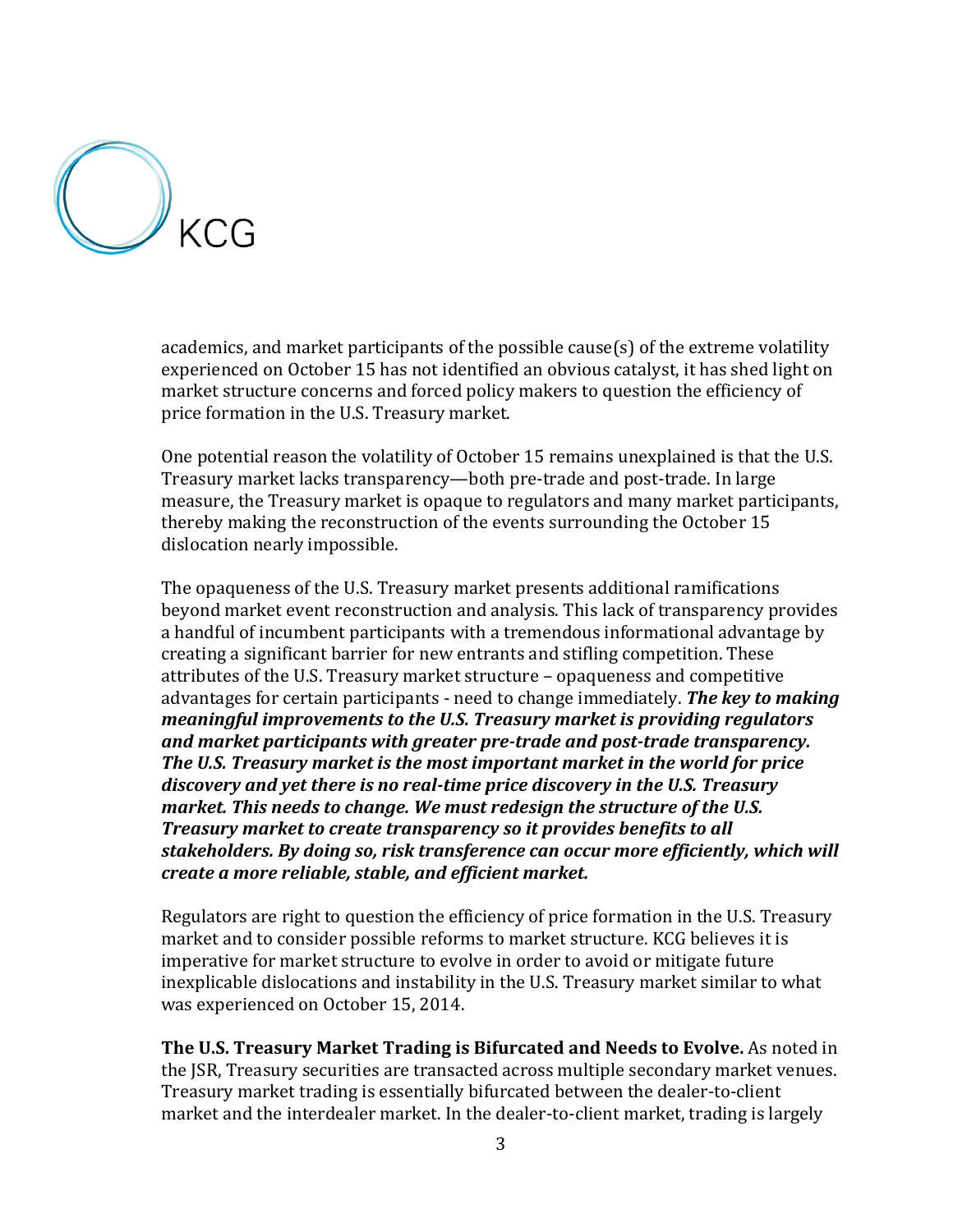

 $\overline{a}$ 

accomplished on a bilateral basis where dealers make prices and respond directly to inquiries from their customers ("end users") through voice or electronic means. This segment of the market historically has been dominated by several large bank dealers who have recently scaled back their trading activity in response to increased capital and leverage requirements. In the interdealer market, risk transfer of benchmark or on-the-run securities between dealers occurs primarily on centralized electronic trading platforms utilizing a CLOB protocol. <sup>3</sup> The result is a bifurcated market structure, where the interdealer segment of the market is more transparent, competitive and accessible while the dealer-to-client segment of the market is still opaque, bi-lateral, and dominated by a handful of banks despite their reduced intermediation capacity.

Since the financial crisis of 2007-2008, global policy makers have sought to reduce leverage and improper risk-taking in the financial markets as unchecked leverage was viewed as one of the primary causes of the financial crisis. Regulators have particularly focused on reducing the systemic risk of large, interconnected global banks and other financial institutions. While the Treasury market was not the cause of the financial crisis, these large systemically important banks have served as dealers and been a significant source of liquidity in the U.S. Treasury market, particularly in the dealer-to-client segment of the market. Regulations enacted in response to the financial crisis have forced bank dealers to deleverage and reduce risk, and in some cases to fundamentally rethink their business models. These actions have had a clear, though difficult to quantify, effect of reducing the risk capital available to bank dealers to make markets and trade in the U.S. Treasury market.

KCG believes the U.S. Treasury market is at an inflection point. It is unlikely - and in our view inadvisable – that global policy makers will roll back the financial market reforms designed to increase the stability of systemically important banks. These reforms have driven bank dealers to change their business models and diminished their risk appetite. The U.S. Treasury market, however, is still reliant on a legacy framework that largely depends on these same bank dealers to somehow continue to provide liquidity to the market and ensure efficient market functioning. This continued reliance on bank dealers – who have been forced to deleverage and reduce

<sup>3</sup> BrokerTec and eSpeed are examples of central limit order book venues.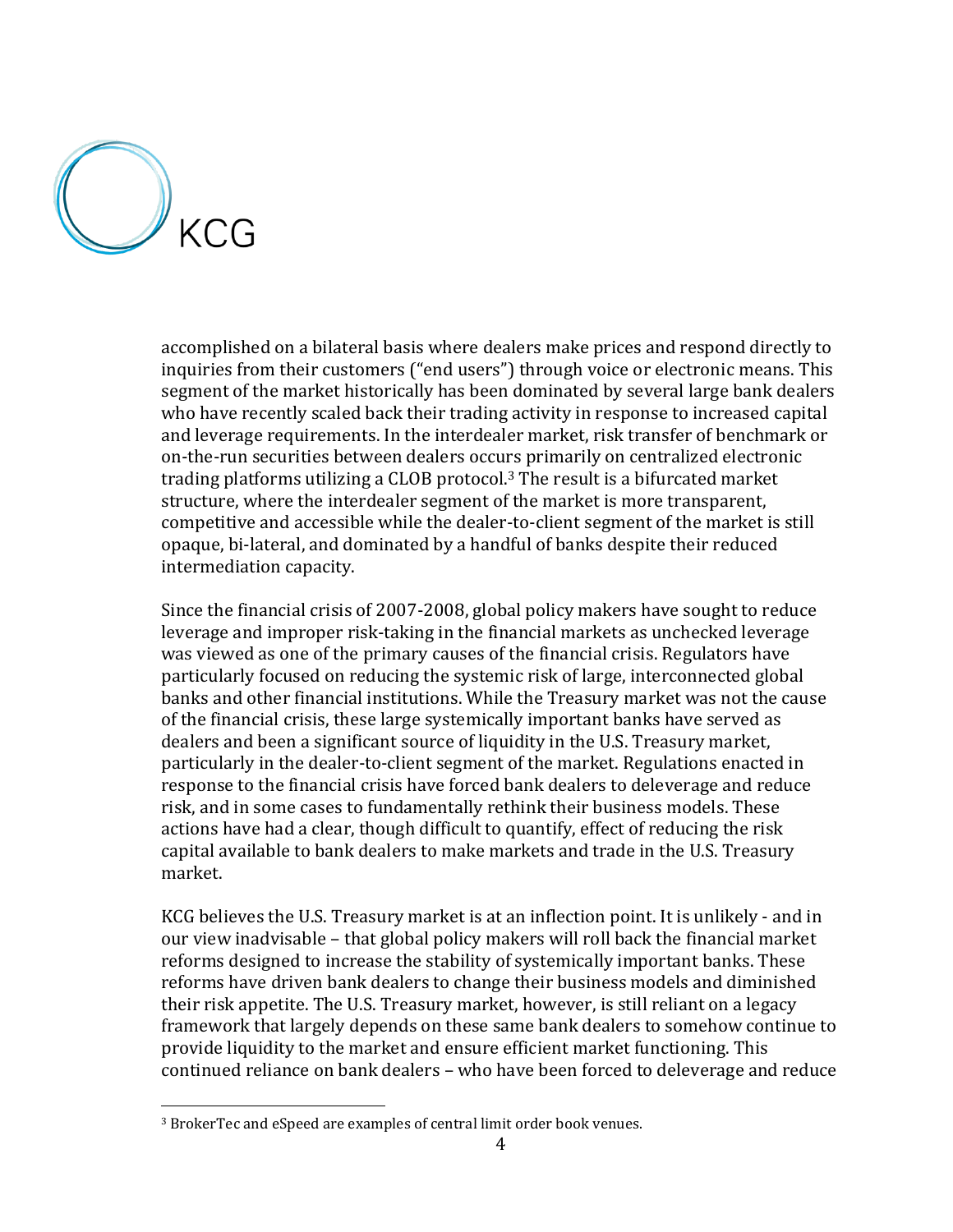

their risk capital for market making - to intermediate in the U.S. Treasury market is misplaced.

*In our view, the only feasible solution to this dilemma is for U.S. Treasury market structure to move beyond the outdated bifurcated model and evolve to remove the historical barriers between the interdealer and the dealer-to-client markets. The market needs to be more of an "all-to-all" ecosystem where all market participants – both buy side and sell side - are able interact with one another instead of being segmented into one or another market segment.* One point to support this outcome is that despite the fact that risk capital and leverage among the bank dealer community has been reduced, reliance by end-users of the U.S. Treasury market (central banks, hedge funds, asset managers, *etc.*) has grown significantly.

**The U.S. Treasury Market Needs to Facilitate Competition and Attract New Participants and Capital.** In addition to evolving away from a two-tier framework, the U.S. Treasury market must also innovate to facilitate competition and replace the reduced intermediation capacity that has resulted from bank dealers becoming smaller. To accomplish this, it is necessary to both attract new capital willing to take on risk in the U.S. Treasury market and to introduce more efficient mechanisms for matching buyers and sellers to facilitate risk transfer. Doing so will facilitate a diversified ecosystem of smaller liquidity providers that, in KCG's view, is more sustainable and presents a less systemically risky framework than the pre-crisis model that relied on a handful of large bank dealers to provide liquidity.

**Transparency is Key to Reforming U.S. Treasury Market Structure.** KCG believes transparency, pre-trade and post-trade, is the most critical issue facing the U.S. Treasury market. Transparency is important for several reasons, including: providing regulators with the data necessary to monitor and analyse the market; providing price discovery for market participants; and attracting new entrants to the market.

*Regulators Need Market Data.* One of the reasons it has been so difficult to determine a catalyst for the October 2014 dislocation is the lack of transparency in the U.S. Treasury market. At the moment, regulators do not receive comprehensive access to market data, particularly with respect to the U.S. Treasury cash market. As noted in the RFI, "the official sector does not currently receive any regular reporting of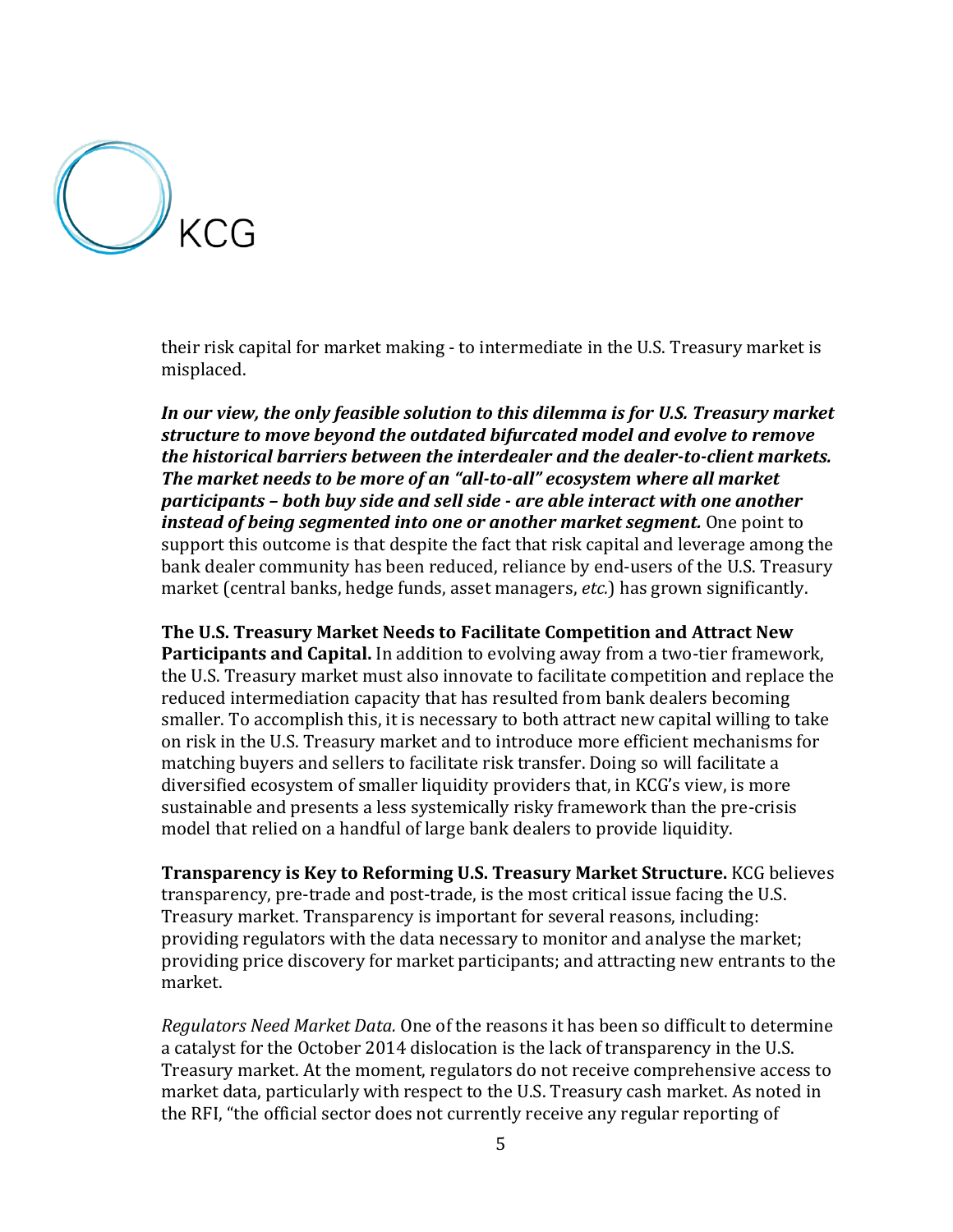

Treasury cash market transactions. The JSR did not include any analysis of dealer-tocustomer data …"<sup>4</sup> There is simply no reason not to provide regulators with immediate access to comprehensive order and transactional data.

*Transparency Will Improve Price Discovery.* One of the goals of market structure is to encourage risk transference as cheaply and efficiently as possible, which permits more money to go towards investments instead of being diverted to intermediaries. All market participants are entitled to equal access to information. Basic economic theory highlights that efficient and competitive markets rely on information; the more perfect the information, the better the market quality. Conversely, the larger the information asymmetry, the less competitive and less efficient the market will be.

A common concern raised by large end user market participants across many markets, including but not limited to the U.S. Treasury market, is that increased posttrade transparency would impede their ability to execute large block transactions. According to this view, either bid-ask spreads would widen or dealers would refuse to quote such transactions. Although it may be convenient for an end user and dealer involved in a block trade to be able to transfer a large amount of risk without the rest of the market knowing such a transaction has occurred, this lack of transparency is unhealthy for the marketplace as a whole. Market prices should reflect the equilibrium clearing price where supply and demand balance – if supply and/or demand is obfuscated or non-transparent to the market, the market price will not convey the appropriate clearing price, which is an economic loss for the market as a whole. We believe that immediate and detailed transparency would result in a more efficient and more liquid market, which is the most important consideration given the vital role that U.S. Treasuries play in the global financial markets as the benchmark risk-free asset.

*Transparency Will Attract New Entrants.* Another reason transparency is key going forward is the U.S. Treasury market needs to attract both new capital and new participants in order to address the reduction in capital and liquidity provision by bank dealers. If trading is transparent and full information about market transactions are known, new participants will have confidence to quote or commit new capital; conversely, trades that occur "in the dark" introduce an information asymmetry

 $\overline{a}$ 

<sup>4</sup> *See* RFI at 3931.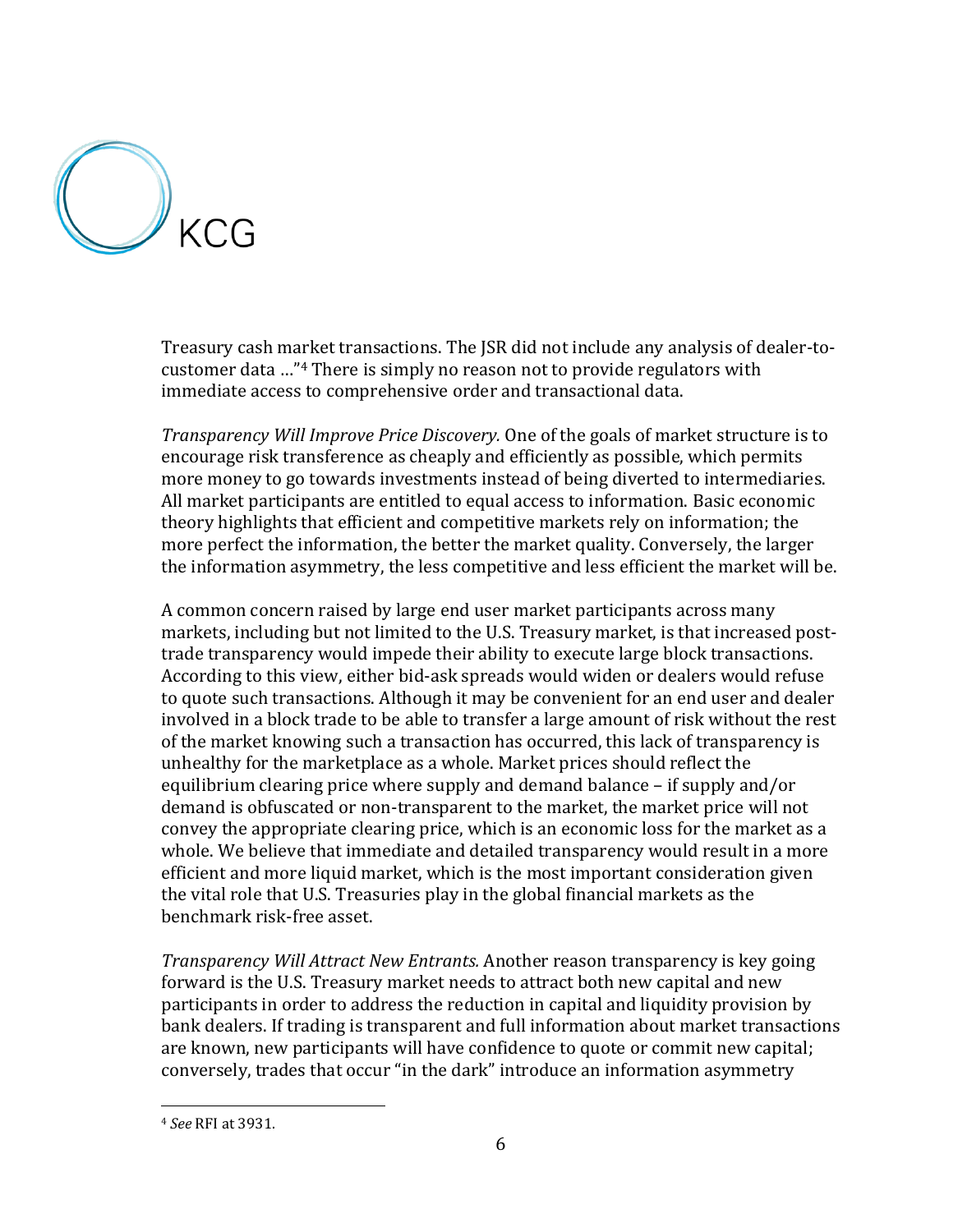

within the market which, in turn, decreases efficiency and acts to impede new entrants and other non-incumbents who are not plugged-in to the traditional channels of information.

# **III. Conclusion**

The U.S. Treasury market structure is presently in a transitional and highly suboptimal state. The traditional bank dealer-centric model is breaking down and needs to evolve to a more open ecosystem that attracts new participants and facilitates competition. In short, the structure of the U.S. Treasury market must be modernized to look more like the structure of other highly liquid markets that facilitate greater participation by an array of market participants by creating a level playing field: all prices should be real-time and transparent, supply and demand for products should be real-time and transparent, and all trades should be real time and transparent.

We are cognizant that it is impractical to immediately shift from a model with a small number of dealers who enjoy an informational advantage and dominate liquidity provision to more of an open, all-to-all type of structure. KCG therefore supports a thoughtful transition period where we seek to minimize market disruptions. This change in market structure, however, is overdue and needs to begin immediately as excessive delays present real risk to the U.S. Treasury market. For example, we believe transparency will be least disruptive for the most actively traded Treasury securities, such as the on-the-run securities while being more disruptive for securities with less turnover, such as TIPs or long dated STRIPs. Accordingly, we support a phased-in approach to transaction reporting that prioritizes on-the-runs before less actively traded instruments. However, we believe that all sectors of the U.S. Treasury market ultimately should be subject to real-time transaction reporting.

**\* \* \***